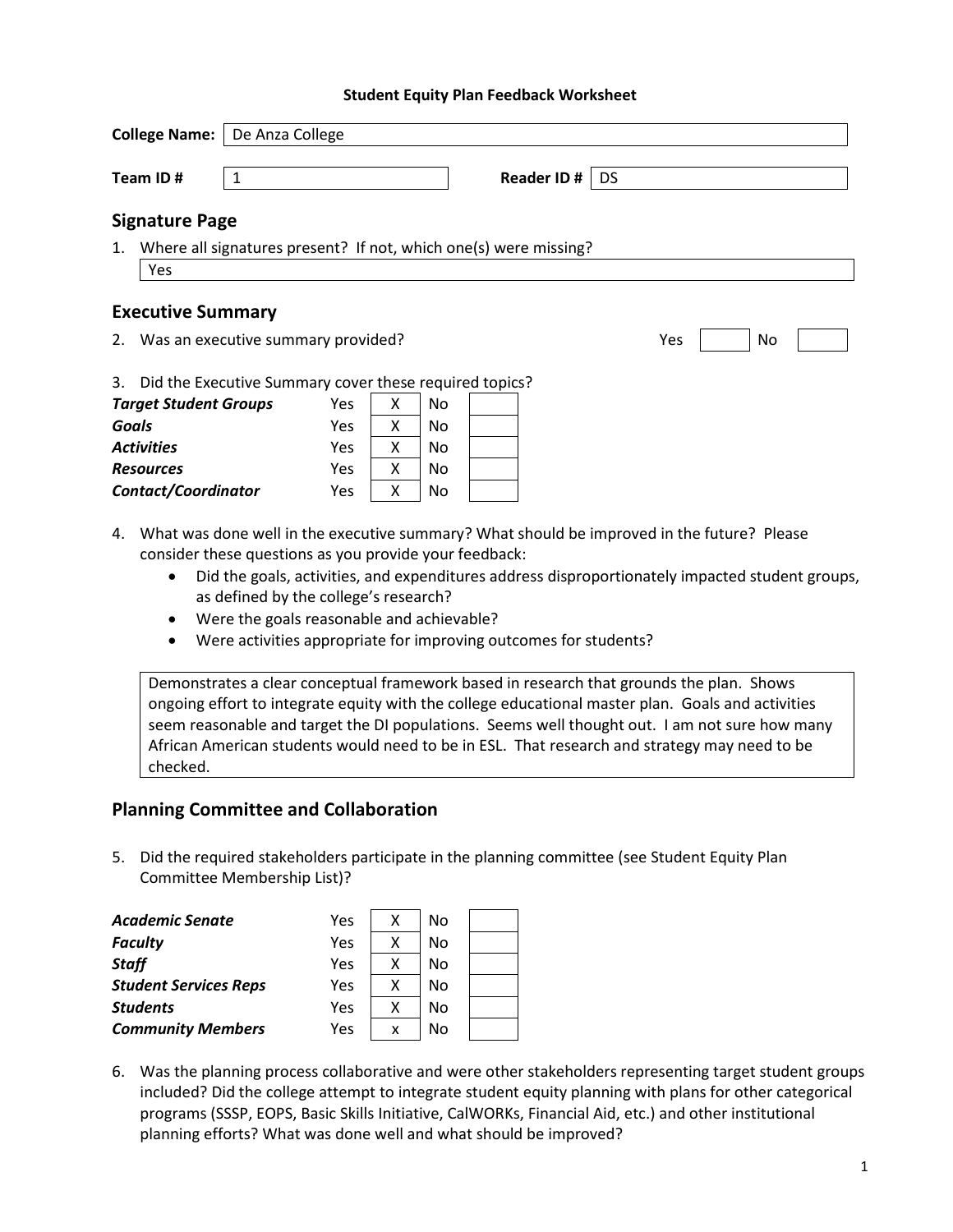Very collaborative process. The college seems to have made an intensive and well-thought out effort to include as many stakeholder as possible. Excellent representation of community stakeholders as well.

## **Success Indicator: Access**

## *Campus-Based Research: Access*

7. Were all of the required target populations addressed in the research on Access?

| <b>Males</b>                   | Yes |   |
|--------------------------------|-----|---|
| <b>Females</b>                 | Yes | x |
| Am. Indians or Alaskan natives | Yes | x |
| Asian                          | Yes | x |
| Black or African American      | Yes | x |
| Hispanic or Latino             | Yes | x |
| Native Hawaiian or Pacific     | Yes | x |
| Islander                       |     |   |
|                                |     |   |

Whites Yes X Some other race Yes More than one race Ye Current or former foster youth Ye Students with disabilities The Me Low income students The Xes Veterans Ye

Yes  $\vert x \vert$ 

| ΞŚ | Χ |
|----|---|
| ëS | Χ |
| ëS | x |
| ës | x |
| ëS | x |
| ΞŚ | x |
| ëS | x |
|    |   |

8. A disproportionate impact study *compares the performance of each target population to that of a reference group*, and *provides clear, datadriven conclusions* about affected populations. Did the college conduct a disproportionate impact study for this indicator?

| No |  |
|----|--|
|    |  |
|    |  |
|    |  |

9. Which groups showed a disproportionate impact for access and needed extra attention?

Disabled (-5.1), Veterans (-2.1), Female (-1.9) Latino/a (-0.5)

- 10. What problems did the college describe in conducting the research, if any? No major problems.
- 11. What was done well in the Access research? Any best practices? Anything that should be improved? Research seemed very thorough and was explained well. I appreciated that the explicitly stated which DI methodology was used and why.

## *Goals: Access*

Yes

| 12. Did the college set goals to improve access?                                                                                                      | Yes | <b>No</b> |  |
|-------------------------------------------------------------------------------------------------------------------------------------------------------|-----|-----------|--|
| 13. If yes, do the goals address the student groups identified in the research Yes $\begin{vmatrix} x \\ y \end{vmatrix}$ No<br>as needing attention? |     |           |  |
| 14. Are the goals numerically measurable?                                                                                                             | Yes | No        |  |
| 15. Did they include a base year and target year for improvement?                                                                                     | Yes | No        |  |
| 16. Were they achievable and have a reasonable chance of improving access for targeted groups?                                                        |     |           |  |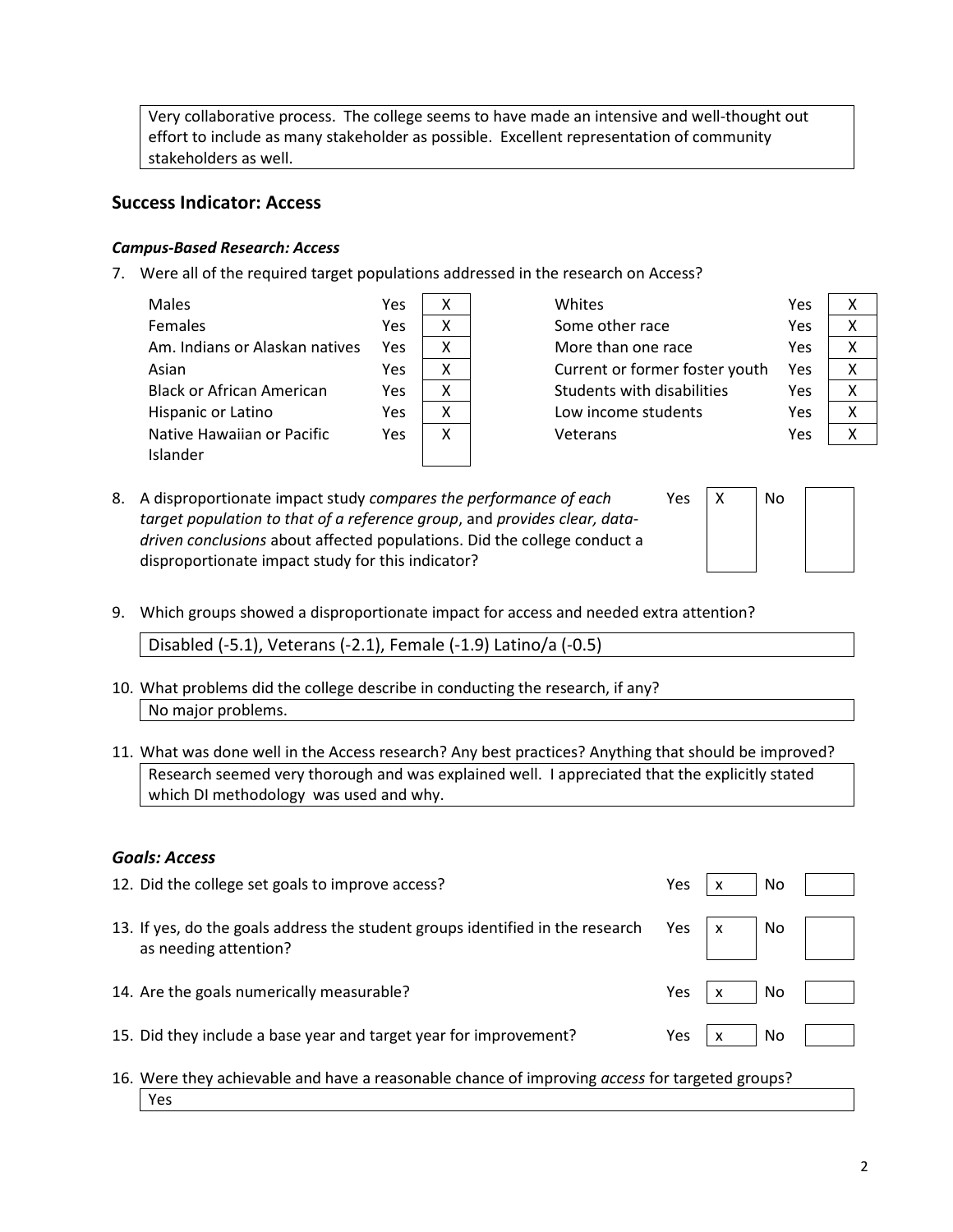### *Activities: Access*

- 17. Do the activities address the target populations identified in their research?
	- Not really, or only marginally. The main activity cited is really general outreach that any normal college would conduct. Since the goal listed was to improve access for disabled students, veterans, females and Latinas, I would have expected to see targeted outreach to locations where large groupings of those potential students are more present. I would have expected to see promotion of programs that are particularly attractive to women, if the goal was to increase access for females, for example.
- 18. Did the college cite any literature or research showing that the models they were implementing were potentially effective? Did the activities show potential for improving access for targeted students? No research supporting outreach activities. Only marginal potential for improving access for targeted student groups. Yes, there was research related to financial aid awards, but this was confusing, since Low-income students were not ID'd as being disproportionately impacted or needing additional assistance.
- 19. Did the activities demonstrate coordination with other student equity-related programs? Any best practices for coordination? Areas were coordination could be improved? Yes, they talked about raising awareness of many different student services in outreach campaigns. This was good. The charts were well laid out and demonstrated lots of thought
- 20. Was the funding level appropriate for activities? Were the expenditures allowable as described in [the](http://extranet.cccco.edu/Portals/1/SSSP/StudentEquity/Student_Equity_Expenditure_Guidelines_2015-16_Final.pdf)  [Student Equity Expenditure Guidelines?](http://extranet.cccco.edu/Portals/1/SSSP/StudentEquity/Student_Equity_Expenditure_Guidelines_2015-16_Final.pdf) Yes. But activity needs to be more targeted towards DI groups identified in goal.
- 21. What was done well to evaluate activities? Anything that should be improved? The evaluation should be more linked to the actual goals – how successful is this activity in actually raising the number of student ID as disproportionately impacted.

# **Success Indicator: Course Completion**

## *Campus-Based Research: Course Completion*

22. Were all of the required target populations addressed in the research on Course Completion?

 $\overline{\mathsf{x}}$ 

| Males                            | Yes | x |
|----------------------------------|-----|---|
| <b>Females</b>                   | Yes | x |
| Am. Indians or Alaskan natives   | Yes | х |
| Asian                            | Yes | x |
| <b>Black or African American</b> | Yes | χ |
| Hispanic or Latino               | Yes | x |
| Native Hawaiian or Pacific       | Yes | χ |
| Islander                         |     |   |
|                                  |     |   |

| Some other race<br>Yes<br>More than one race<br>Yes<br>Current or former foster youth<br>Yes<br>Students with disabilities<br>Yes<br>Low income students<br>Yes<br>Yes<br>Veterans | Whites | Yes | x |
|------------------------------------------------------------------------------------------------------------------------------------------------------------------------------------|--------|-----|---|
|                                                                                                                                                                                    |        |     | χ |
|                                                                                                                                                                                    |        |     | χ |
|                                                                                                                                                                                    |        |     | χ |
|                                                                                                                                                                                    |        |     | x |
|                                                                                                                                                                                    |        |     | χ |
|                                                                                                                                                                                    |        |     | x |

23. A disproportionate impact study *compares the performance of each target population to that of a reference group*, and *provides clear, datadriven conclusions* about affected populations. Did the college conduct a disproportionate impact study for this indicator?



24. Which groups showed a disproportionate impact for Course Completion and needed extra attention?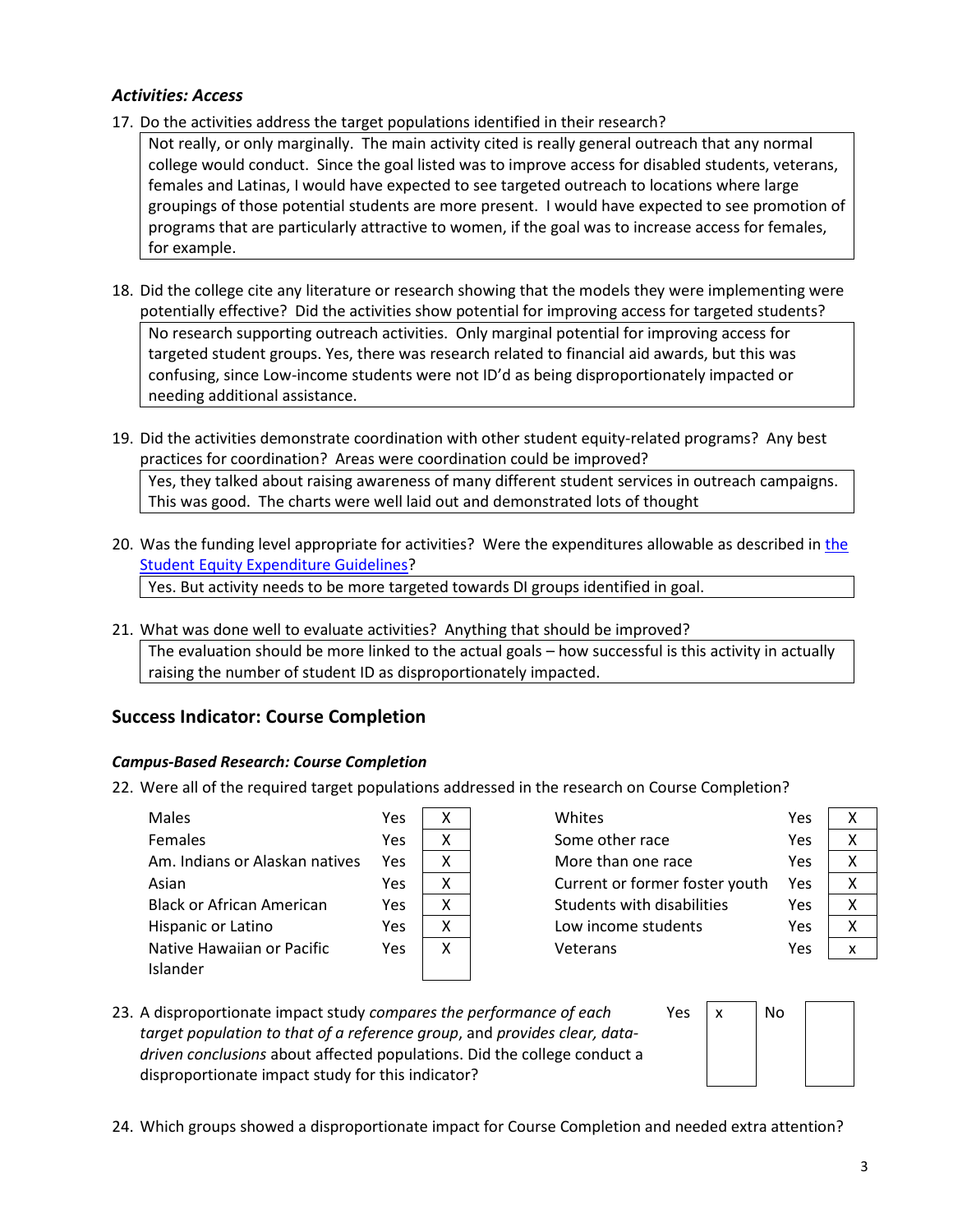African American, foster youth, Latina/o and low-income students

- 25. What problems did the college describe in conducting the research, if any? None
- 26. What was done well in the Course Completion research? Any best practices? Anything that should be improved?

The research was clear, understandable and well presented. Great idea to include research into students on Academic Probation. But Native Americans showed a DI of minus - 12.0% and Low Income students showed a DI of -7.3, yet no goals were set for them. Should to address activities for them, or at least say why the college is not doing so now and what they will do in the future.

## *Goals: Course Completion*

| 27. Did the college set goals to improve Course Completion?                        | Yes | N <sub>o</sub> |  |
|------------------------------------------------------------------------------------|-----|----------------|--|
| 28. If yes, do the goals address the student groups identified in the<br>research? | Yes | $X$ No $\vert$ |  |
| 29. Are the goals numerically measurable?                                          | Yes | N <sub>o</sub> |  |
| 30. Did they include a base year and target year for improvement?                  | Yes | No.            |  |

31. Were they achievable and have a reasonable chance of improving *Course Completion* for targeted groups? Yes

## *Activities: Course Completion*

32. Do the activities address the target populations identified in the research?

Yes, most do, but others don't. Veterans are not ID'd as having a problem with course completion, yet expenditures and activities are designated to improved course completion for them. Maybe it would be better to expend funds for them under access or some other indicator where they actually show up as disproportionately impacted?

33. Did the college cite any literature or research showing that the models they were implementing were potentially effective? Did the activities show potential for improving Course Completion for targeted students?

No, not really, although many of the activities they are planning do have research showing them as promising practices

- 34. Did the activities demonstrate coordination with other student equity-related programs? Any best practices for coordination? Areas were coordination could be improved? Yes
- 35. Was [the](http://extranet.cccco.edu/Portals/1/SSSP/StudentEquity/Student_Equity_Expenditure_Guidelines_2015-16_Final.pdf) funding level appropriate for activities? Were the expenditures allowable as described in the [Student Equity Expenditure Guidelines?](http://extranet.cccco.edu/Portals/1/SSSP/StudentEquity/Student_Equity_Expenditure_Guidelines_2015-16_Final.pdf) In general, yes.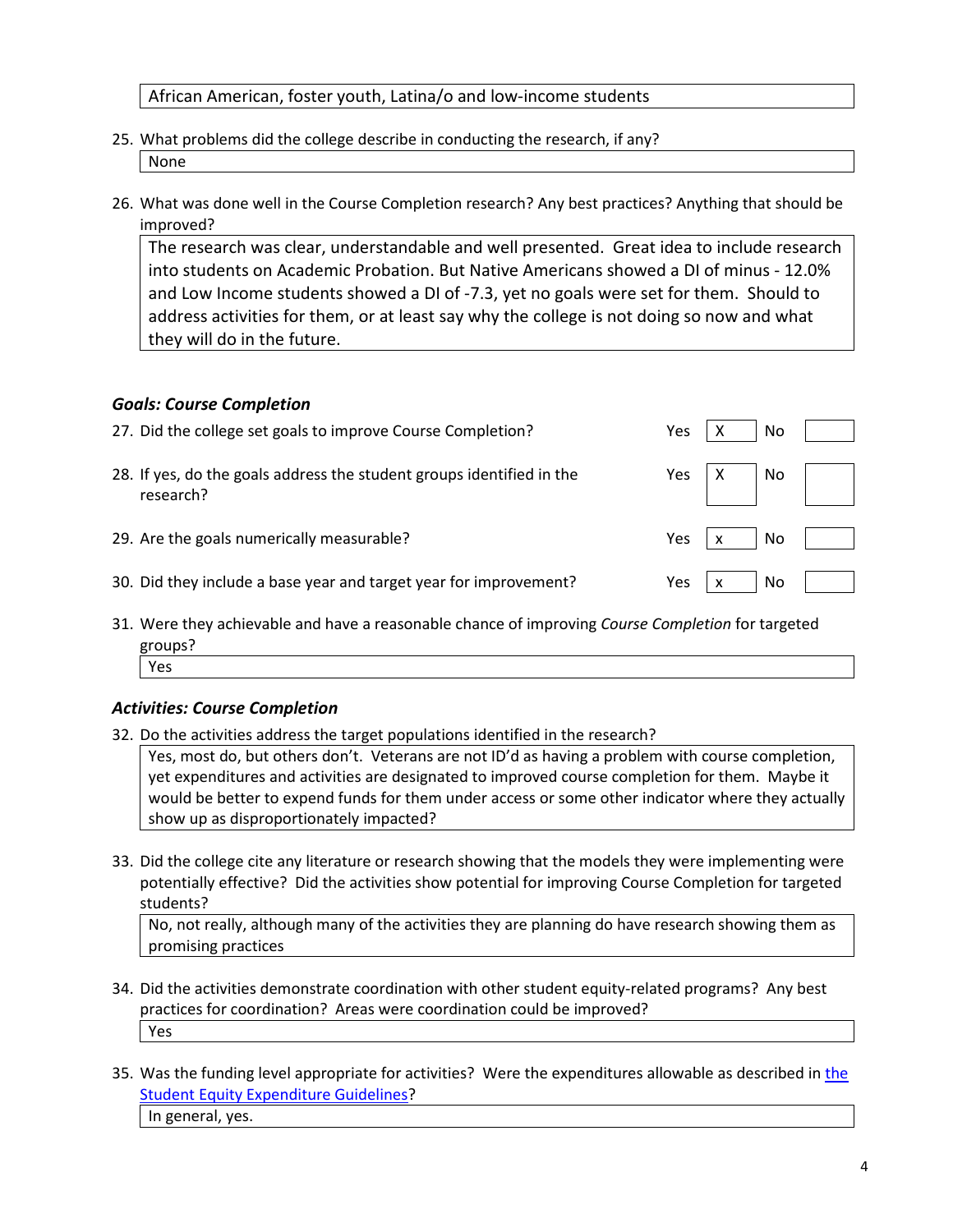### 36. What was done well to evaluate activities? Anything that should be improved?

They have an evaluation plan for each activity, many of them linked to program review. Would like to see more about who that information will be shared with and how it will be used to improve or change activities in the future.

## **Success Indicator: ESL & Basic Skills Improvement**

#### *Campus-Based Research: ESL & Basic Skills Improvement*

37. Were all of the required target populations addressed in the research on ESL & Basic Skills Improvement?

| <b>Males</b>                     | Yes | x |
|----------------------------------|-----|---|
| Females                          | Yes | x |
| Am. Indians or Alaskan natives   | Yes | x |
| Asian                            | Yes | x |
| <b>Black or African American</b> | Yes | x |
| Hispanic or Latino               | Yes | x |
| Native Hawaiian or Pacific       | Yes | x |
| Islander                         |     |   |

| Whites                            | Yes | x |
|-----------------------------------|-----|---|
| Some other race                   | Yes | χ |
| More than one race                | Yes | x |
| Current or former foster youth    | Yes | χ |
| <b>Students with disabilities</b> | Yes | χ |
| Low income students               | Yes | χ |
| Veterans                          | Yes |   |

| S | Χ |
|---|---|
| S | X |
| S | X |
| S | X |
| S | x |
| Ś | Χ |
| S | X |

38. A disproportionate impact study *compares the performance of each target population to that of a reference group*, and *provides clear, datadriven conclusions* about affected populations. Did the college conduct a disproportionate impact study for this indicator?



39. Which groups showed a disproportionate impact for ESL & Basic Skills Improvement and needed extra attention?

The college identified DI in ESL and Basic Skills Course *Completion* (not Improvement) for the following groups: **ESL**: African American (-22.7), Latina/o (-22.3), Age 25 to 34 (-15.1) **BS Math:** Foster Youth (-26.7), Age 25 to 34 (-12.8), Disabled (-12.2), Latina/o (-9.2), African American (-6.7), Low-Income (-3.0), Male **BS English**: Foster Youth (-27.9), African American (-9.5), Latina/o (-8.9), Age 25 to 34 (-8.0)

- 40. What problems did the college describe in conducting the research, if any? The college did not describe any problems, but it seems clear from the research presented that the college misunderstood the definition of this indicator
- 41. What was done well in the ESL & Basic Skills Improvement research? Any best practices? Anything that should be improved?

From the narrative describing the research, it seems that the college did not base their DI study on the correct definition for the indicator, Basic skills *improvement*. The narrative reference Basis skills course *completion*, which is not what this indicator is supposed to be measuring.

## *Goals: ESL & Basic Skills Improvement*

42. Did the college set goals to improve ESL & Basic Skills Improvement Completion?

 $Yes \mid x \mid No$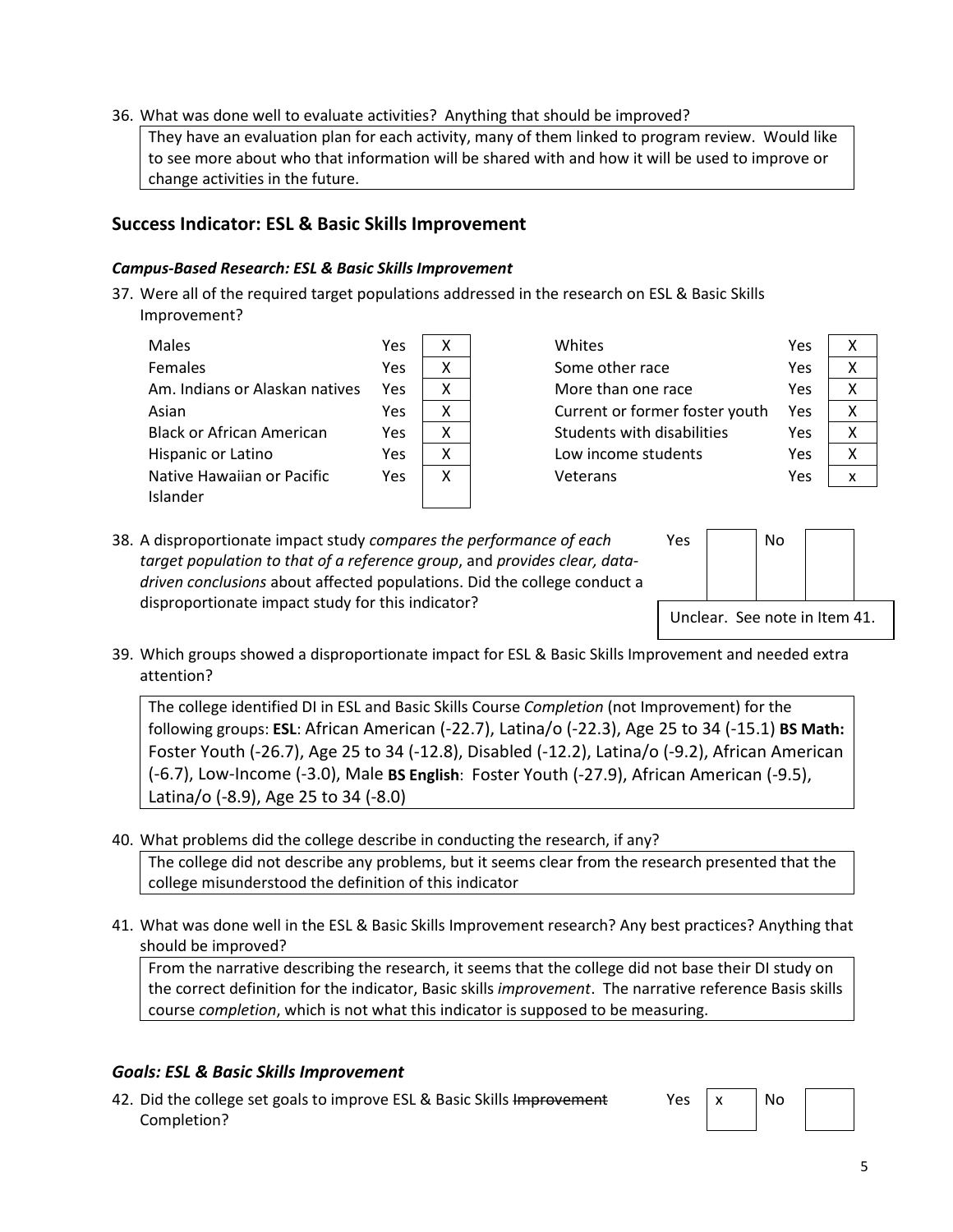| 43. If yes, do the goals address the student groups identified in the research Yes $\vert x \vert$<br>as needing attention? |      | N <sub>O</sub> |  |
|-----------------------------------------------------------------------------------------------------------------------------|------|----------------|--|
| 44. Are the goals numerically measurable?                                                                                   | Yes  | l No           |  |
| 45. Did they include a base year and target year for improvement?                                                           | Yes. | No.            |  |

46. Were they achievable and have a reasonable chance of improving *ESL & Basic Skills Improvement* for targeted groups? Yes, they seem achievable

### *Activities: ESL & Basic Skills Improvement*

- 47. Do the activities address the target populations identified in their research? In general, yes, as stated earlier, Veterans are not a DI group under this indicator, but resources are targeted towards them here. Veterans so far are only listed as being DI'd under access. Resources should be directed there.
- 48. Did the college cite any literature or research showing that the models they were implementing were potentially effective? Did the activities show potential for improving ESL & Basic Skills Improvement for targeted students? No
- 49. Did the activities demonstrate coordination with other student equity-related programs? Any best practices for coordination? Areas were coordination could be improved? yes
- 50. Was the funding level appropriate for activities? Were the expenditures allowable as described in [the](http://extranet.cccco.edu/Portals/1/SSSP/StudentEquity/Student_Equity_Expenditure_Guidelines_2015-16_Final.pdf)  [Student Equity Expenditure Guidelines?](http://extranet.cccco.edu/Portals/1/SSSP/StudentEquity/Student_Equity_Expenditure_Guidelines_2015-16_Final.pdf) Yes, generally
- 51. What was done well to evaluate activities? Anything that should be improved?

They have an evaluation plan for each activity, many of them linked to program review. I like the Equity Core Team activity and it seems like their work could be used to evaluate several of the other activities.

52. What was done well in the plan to improve ESL & Basic Skills Improvement? What should be improved in the future?

Most of the activities are the same as those proposed under course completion, which sound promising. I like all of the learning community related activities. The college should definitely look at revisiting their research for this indicator using the correct definition.

## **Success Indicator: Degree & Certificate Completion**

#### *Campus-Based Research: Degree & Certificate Completion*

53. Were all of the required target populations addressed in the research on Degree & Certificate Completion?

Males Yes X Females Yes X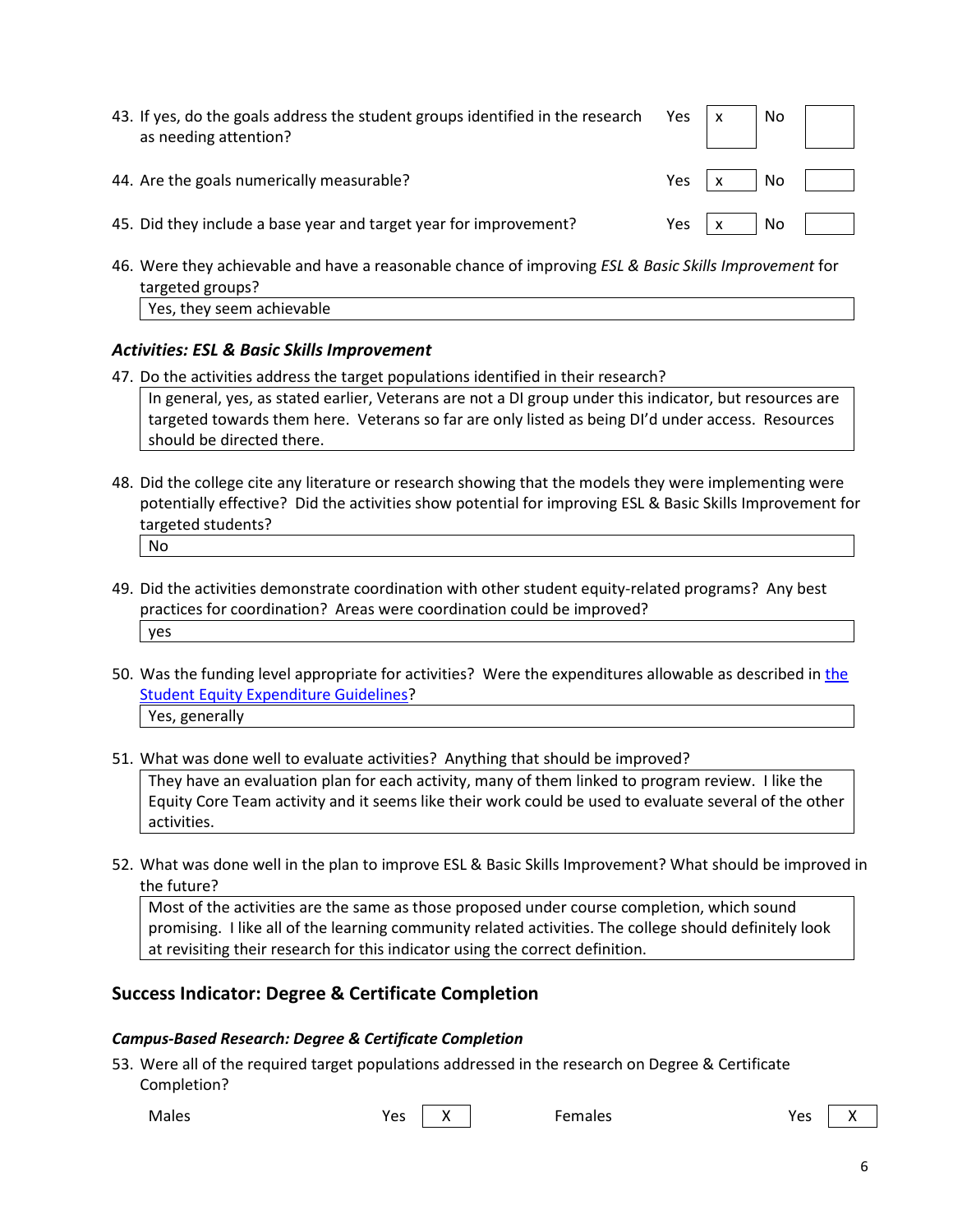| Am. Indians or Alaskan natives   | Yes |   | Some other race                | Yes        | Χ |
|----------------------------------|-----|---|--------------------------------|------------|---|
| Asian                            | Yes |   | More than one race             |            | Χ |
| <b>Black or African American</b> | Yes | х | Current or former foster youth | Yes        | Χ |
| Hispanic or Latino               | Yes | x | Students with disabilities     | <b>Yes</b> | Χ |
| Native Hawaiian or Pacific       | Yes | x | Low income students            | Yes        | Χ |
| Islander                         |     |   | Veterans                       | Yes        | Χ |
| Whites                           | Yes |   |                                |            |   |
|                                  |     |   |                                |            |   |

54. A disproportionate impact study *compares the performance of each target population to that of a reference group*, and *provides clear, datadriven conclusions* about affected populations. Did the college conduct a disproportionate impact study for this indicator?

| No |  |
|----|--|
|    |  |
|    |  |
|    |  |

Yes  $\vert x \vert$ 

55. Which groups showed a disproportionate impact for Degree & Certificate Completion and needed extra attention?

Disabled students, Males, Age 25-34

- 56. What problems did the college describe in conducting the research, if any? None
- 57. What was done well in the Degree & Certificate Completion research? Any best practices? Anything that should be improved?

Clear and understandable. Age groups are actually not one of the target populations.

#### *Goals: Degree & Certificate Completion*

| 58. Did the college set goals to improve Degree & Certificate Completion?          | Yes  | No  |                          |
|------------------------------------------------------------------------------------|------|-----|--------------------------|
| 59. If yes, do the goals address the student groups identified in the<br>research? |      |     | Yes $x \mid N$ No $\mid$ |
| 60. Are the goals numerically measurable?                                          | Yes  | No  |                          |
| 61. Did they include a base year and target year for improvement?                  | Yes. | No. |                          |

62. Were they achievable and have a reasonable chance of improving *Degree & Certificate Completion* for targeted groups? yes

## *Activities: Degree & Certificate Completion*

63. Do the activities address the target populations identified in their research?

Sort of. I would have expected to see at least one activity directly addressing the needs of disabled students either investigating why they are having problems obtaining degrees or helping them to do so. Most of the activities listed are the same activities listed under Course completion and ESL and Basic Skills Improvement are only tangentially related to the specific student groups in ID'd in the research as needing support, although many of the efforts might lead to improvements for males.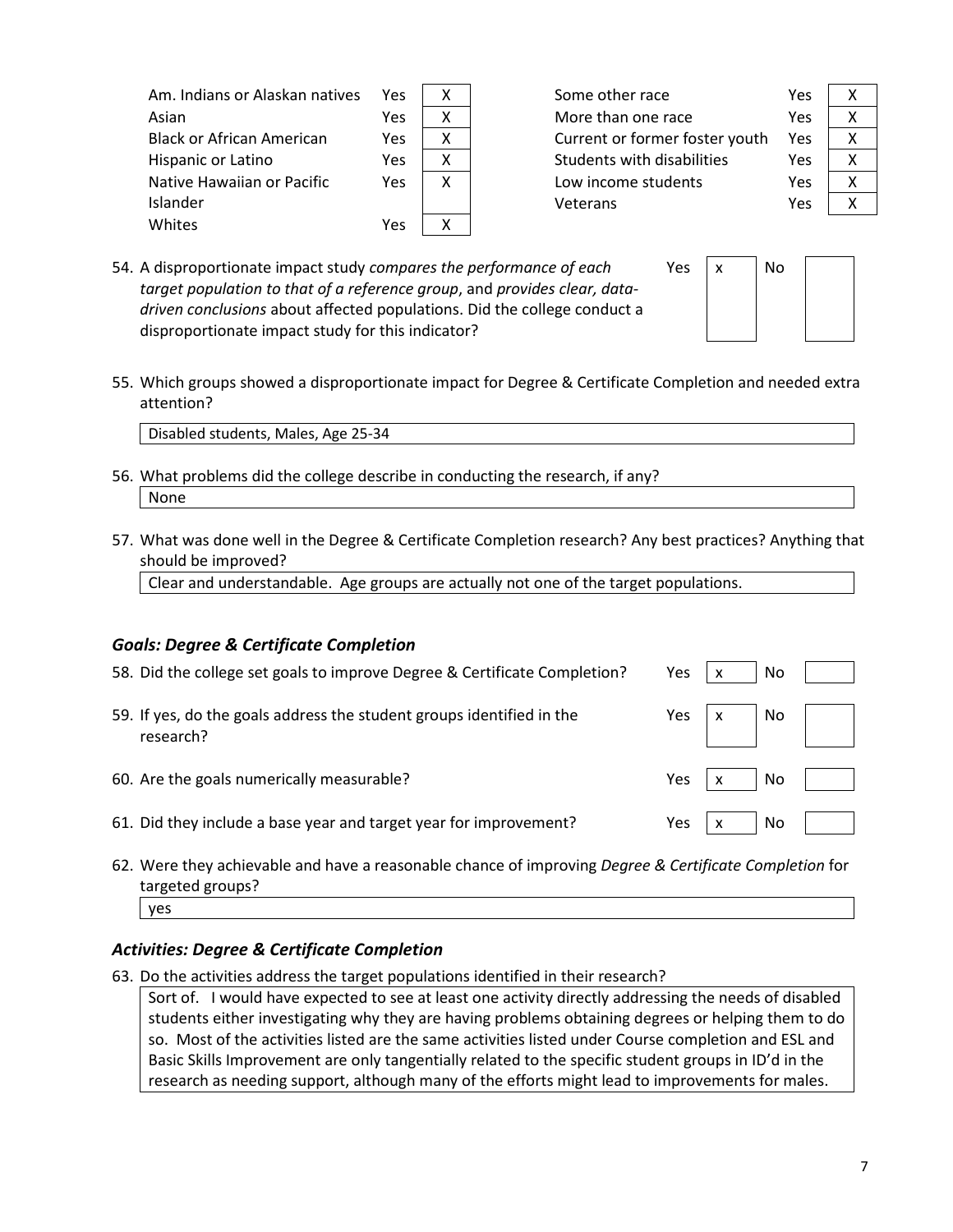64. Did the college cite any literature or research showing that the models they were implementing were potentially effective? Did the activities show potential for improving Degree & Certificate Completion for targeted students?

no

- 65. Did the activities demonstrate coordination with other student equity-related programs? Any best practices for coordination? Areas were coordination could be improved? yes
- 66. Was the funding level appropriate for activities? Were the expenditures allowable as described in [the](http://extranet.cccco.edu/Portals/1/SSSP/StudentEquity/Student_Equity_Expenditure_Guidelines_2015-16_Final.pdf)  [Student Equity Expenditure Guidelines?](http://extranet.cccco.edu/Portals/1/SSSP/StudentEquity/Student_Equity_Expenditure_Guidelines_2015-16_Final.pdf) yes
- 67. What was done well to evaluate activities? Anything that should be improved? Would like to see evaluation of the activities more directly linked to the actual goals set for these students

### **Success Indicator: Transfer**

#### *Campus-Based Research: Transfer*

68. Were all of the required target populations addressed in the research on Transfer?

| <b>Females</b><br>Yes<br>x<br>Am. Indians or Alaskan natives<br>x<br>Yes<br>x<br>Yes<br>Asian<br><b>Black or African American</b><br>Yes<br>x |
|-----------------------------------------------------------------------------------------------------------------------------------------------|
|                                                                                                                                               |
|                                                                                                                                               |
|                                                                                                                                               |
|                                                                                                                                               |
| Yes<br>Hispanic or Latino<br>x                                                                                                                |
| Native Hawaiian or Pacific<br>Yes<br>x                                                                                                        |
| Islander                                                                                                                                      |

| Whites                            | Yes | x |
|-----------------------------------|-----|---|
| Some other race                   | Yes | x |
| More than one race                | Yes | χ |
| Current or former foster youth    | Yes | x |
| <b>Students with disabilities</b> | Yes | χ |
| Low income students               | Yes | χ |
| Veterans                          | Yes |   |
|                                   |     |   |

| S | x |
|---|---|
| S | Χ |
| S | X |
| S | x |
| S | x |
| S | x |
| Ś | x |
|   |   |

69. A disproportionate impact study *compares the performance of each target population to that of a reference group*, and *provides clear, datadriven conclusions* about affected populations. Did the college conduct a disproportionate impact study for this indicator?



70. Which groups showed a disproportionate impact for Transfer and needed extra attention?

Age 25 to 34 years, Disabled, Foster Youth, Latina/o, Veterans, Filipino, Low-Income, African American, Age 18 to 24 years

- 71. What problems did the college describe in conducting the research, if any? none
- 72. What was done well in the Transfer research? Any best practices? Anything that should be improved?

## *Goals: Transfer*

73. Did the college set goals to improve Transfer? Yes x No

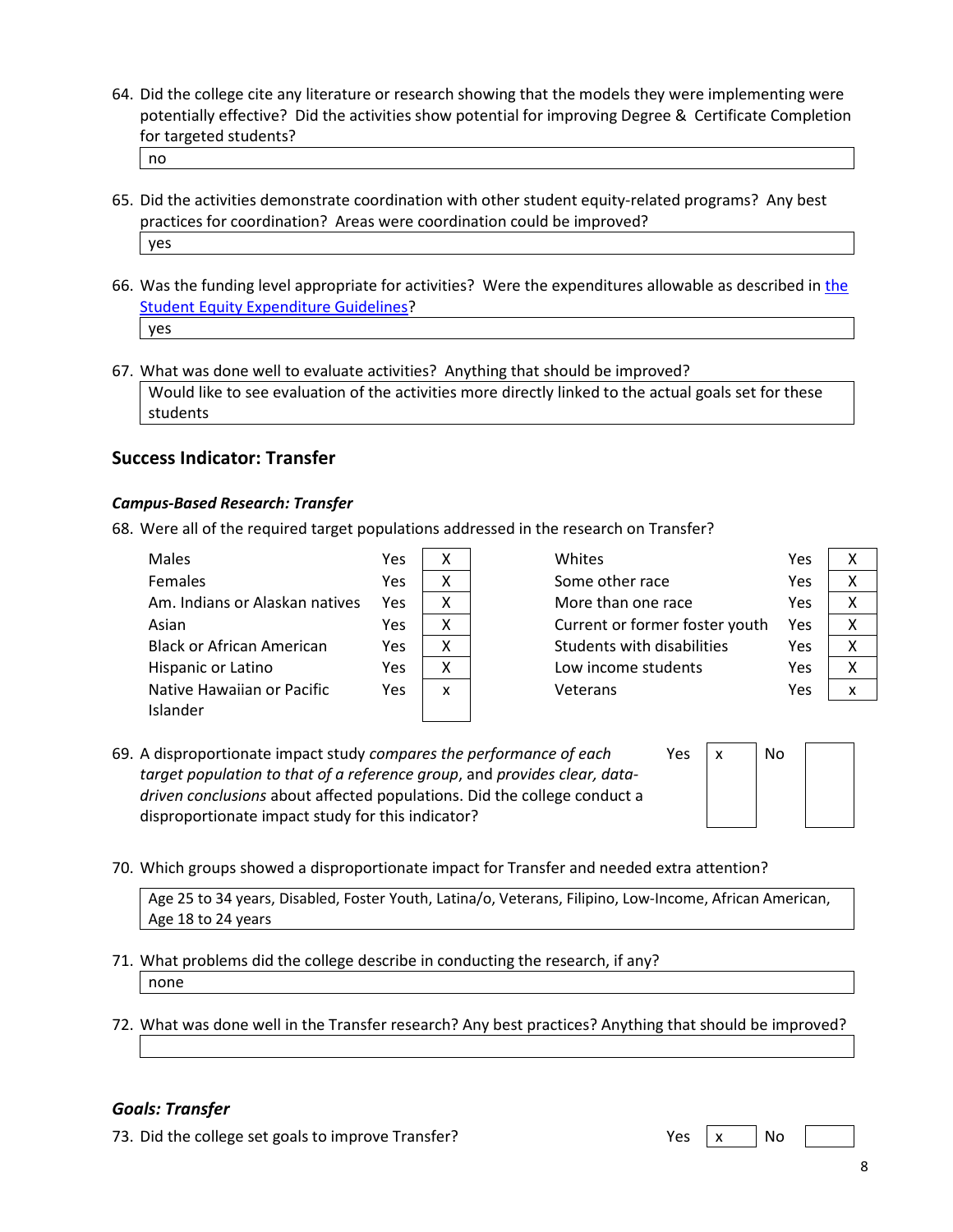| 74. If yes, do the goals address the student groups identified in the research Yes $\begin{vmatrix} x \\ y \end{vmatrix}$ No $\begin{vmatrix} x \\ y \end{vmatrix}$<br>as needing attention? |                                  |  |
|----------------------------------------------------------------------------------------------------------------------------------------------------------------------------------------------|----------------------------------|--|
| 75. Are the goals numerically measurable?                                                                                                                                                    | Yes $x \mid \mathbb{N}$   $\mid$ |  |
| 76. Did they include a base year and target year for improvement?                                                                                                                            | Yes $x \mid \mathbb{N}$   $\mid$ |  |
| 77 Were thou achievable and bays a reasonable chance of improving Transfer for targeted groups?                                                                                              |                                  |  |

77. Were they achievable and have a reasonable chance of improving *Transfer* for targeted groups? yes

### *Activities: Transfer*

78. Do the activities address the target populations identified in their research? Yes, they do. But again, even though they seem worthy activities, they are the same activities

proposed for all of the other indicators. There is nothing specific to transfer. The college will have to pay special attention to how each of these activities is actually going to improve transfer.

- 79. Did the college cite any literature or research showing that the models they were implementing were potentially effective? Did the activities show potential for improving Transfer for targeted students? no
- 80. Did the activities demonstrate coordination with other student equity-related programs? Any best practices for coordination? Areas were coordination could be improved? yes
- 81. Was the funding level appropriate for activities? Were the expenditures allowable as described in [the](http://extranet.cccco.edu/Portals/1/SSSP/StudentEquity/Student_Equity_Expenditure_Guidelines_2015-16_Final.pdf)  [Student Equity Expenditure Guidelines?](http://extranet.cccco.edu/Portals/1/SSSP/StudentEquity/Student_Equity_Expenditure_Guidelines_2015-16_Final.pdf) yes
- 82. What was done well to evaluate activities? Anything that should be improved?
- 83. What was done well in the plan to improve Transfer? What should be improved in the future? See comment in #78 above

## **Initiatives Affecting Several Indicators**

#### *Goals: Initiatives Affecting Several Indicators*

| 84. Did the college indicate which goals would be affected by the<br>institutional activities? | Yes | No. |  |
|------------------------------------------------------------------------------------------------|-----|-----|--|
| 85. Did they describe the student groups that would be affected?                               | Yes | No. |  |

## *Activities: Initiatives Affecting Several Indicators*

86. Do the activities address the target populations identified in their research? Yes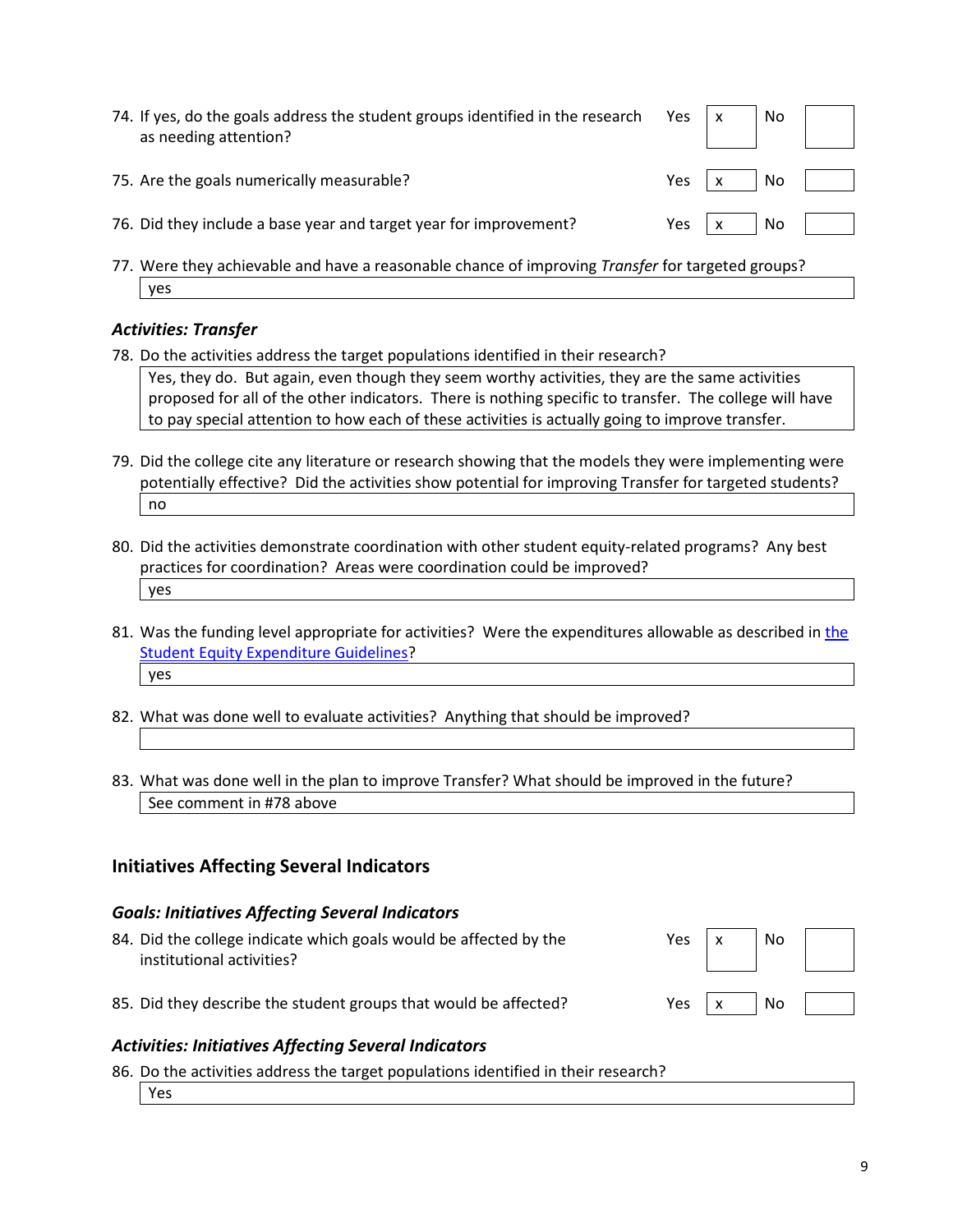- 87. Did the college cite any literature or research showing that the models they were implementing were potentially effective? Did the activities show potential for improving outcomes for targeted students? Yes – multiple measures
- 88. Did the activities demonstrate coordination with other student equity-related programs? Any best practices for coordination? Areas were coordination could be improved? Yes, good to see these programs listed as part of the equity plan. Good to see that the college is

involved in MMAP and loved the English & Math Readiness Summer Jams. I would encourage the college to think about how they will coordinate and work together with the activities listed in other sections of the plan.

- 89. Was the funding level appropriate for activities? Were the expenditures allowable as described in [the](http://extranet.cccco.edu/Portals/1/SSSP/StudentEquity/Student_Equity_Expenditure_Guidelines_2015-16_Final.pdf)  [Student Equity Expenditure Guidelines?](http://extranet.cccco.edu/Portals/1/SSSP/StudentEquity/Student_Equity_Expenditure_Guidelines_2015-16_Final.pdf) Yes – these activities were funded from other sources
- 90. What was done well to evaluate activities? Anything that should be improved? All activities should be integrated into some kind of master evaluation that is linked to the stated Student Equity goals.
- 91. What was done well in the plan to improve Initiatives Affecting Several Indicators? What should be improved in the future?

Shows lots of involvement from several exiting programs.

# **Budget**

- 92. Could you clearly identify in the budget summary which activities were being funded in the plan narrative? If not, what was unclear? Yes, very clear
- 93. Did the budget include expenditures that may not have been allowable as described in the **Student** [Equity Expenditure Guidelines, 2015-16](http://extranet.cccco.edu/Portals/1/SSSP/StudentEquity/Student_Equity_Expenditure_Guidelines_2015-16_Final.pdf) available on the CCCCO website? no
- 94. Districts and colleges cannot use equity funds to supplant funding for programs, positions or services funded from another source, prior to the availability of equity funds in the 2014-15 FY. Was there evidence that the college might have supplanted funds? no
- 95. What was done well in the budget section? What should be improved in the future? Everything was traceable back to the activities described in the narrative.

## **Evaluation**

96. Did the college describe the evaluation process and provide an evaluation schedule?

| Yes | x | No |  |
|-----|---|----|--|
|     |   |    |  |

97. Does the evaluation describe any coordination with program review, [Institutional Effectiveness](http://extranet.cccco.edu/Divisions/InstitutionalEffectiveness.aspx) goal setting, educational master planning or other related institutional planning or evaluation processes? Yes, great collaboration with educational master plan and IEPI goals.